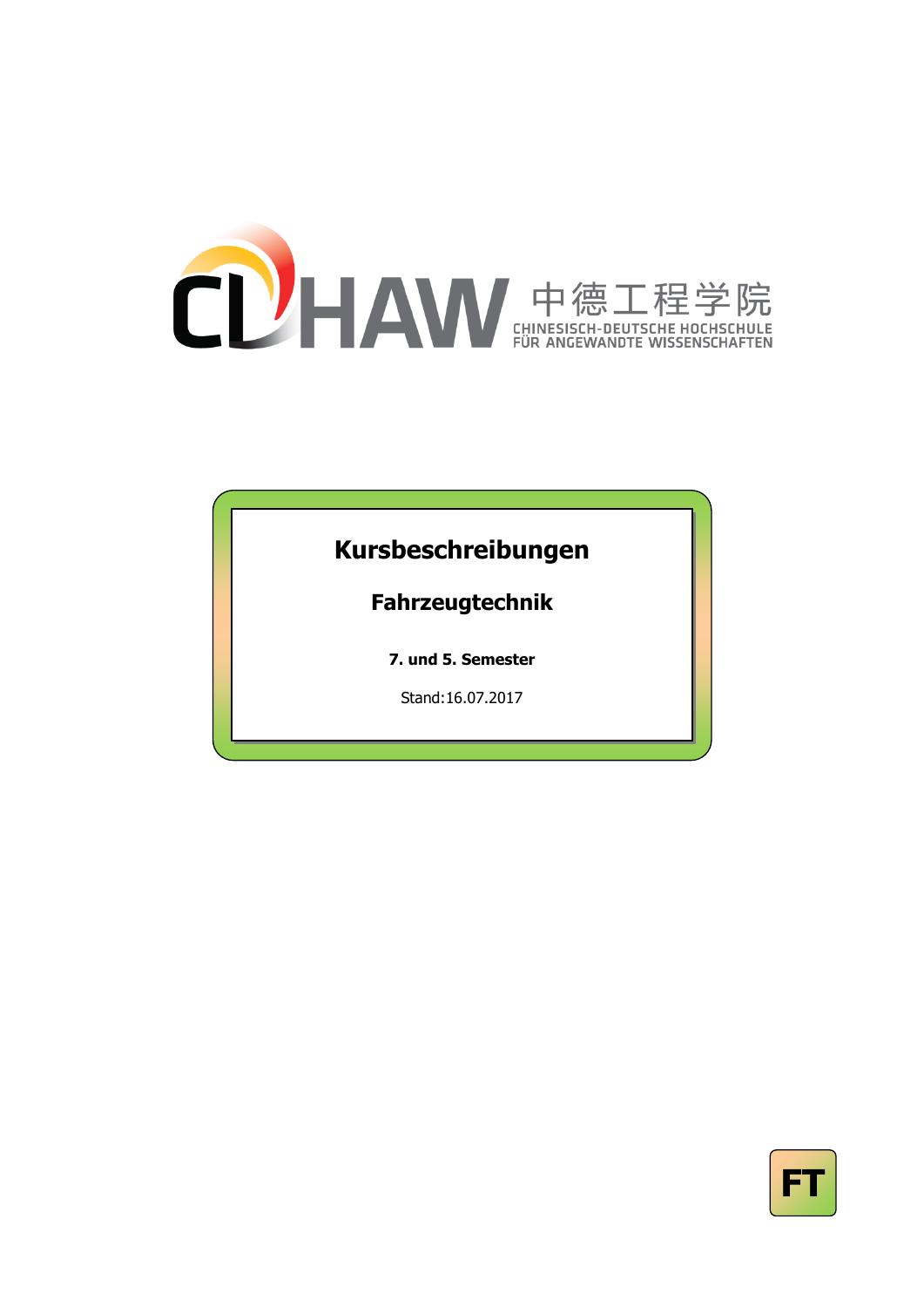| <b>Bezeichnung</b>                      | P/W/Z       | <b>Credits</b>          | Lehre<br>(nur Zahl<br>$=$ SWS) | <b>Regel-</b><br>semester | <b>Seite</b>   |
|-----------------------------------------|-------------|-------------------------|--------------------------------|---------------------------|----------------|
| <b>Automotive Service Products</b>      |             | $\overline{4}$          | $\overline{4}$                 |                           | 3              |
| MatLab Application in Mechanical Design |             | $\overline{4}$          | $\overline{4}$                 |                           | 4              |
| Project II                              | ${\sf P}$   | 8                       | 8                              |                           | 5              |
| Advanced Manufacturing Technology**     |             | 3                       | 3                              |                           | 6              |
| Finite Element Method**                 |             | 5                       | 5                              | $\overline{7}$            | $\overline{7}$ |
| Hydraulic Transmission**                |             | 3                       | 3                              |                           | 8              |
| Green Manufacturing                     |             | $\overline{2}$          | $\overline{2}$                 |                           | 9              |
| <b>Introductions to Robotics</b>        | W           | 3                       | 3                              |                           | 10             |
| Lean Management                         |             | $\overline{4}$          | $\overline{4}$                 |                           | 11             |
| Automotive Service Management           | $\mathsf Z$ | $\overline{4}$          | $\overline{4}$                 | 5                         | 13             |
| Sensors and Actuators                   |             | $\overline{\mathbf{4}}$ | $\overline{4}$                 |                           | 14             |

P: Pflichtfach, W: Wahlpflichtfach, Z: Zusatzfach

\*\*: Wahlpflichtfach fuer die Studierende, die den Kurs an der Heimathochschule schon belegt haben.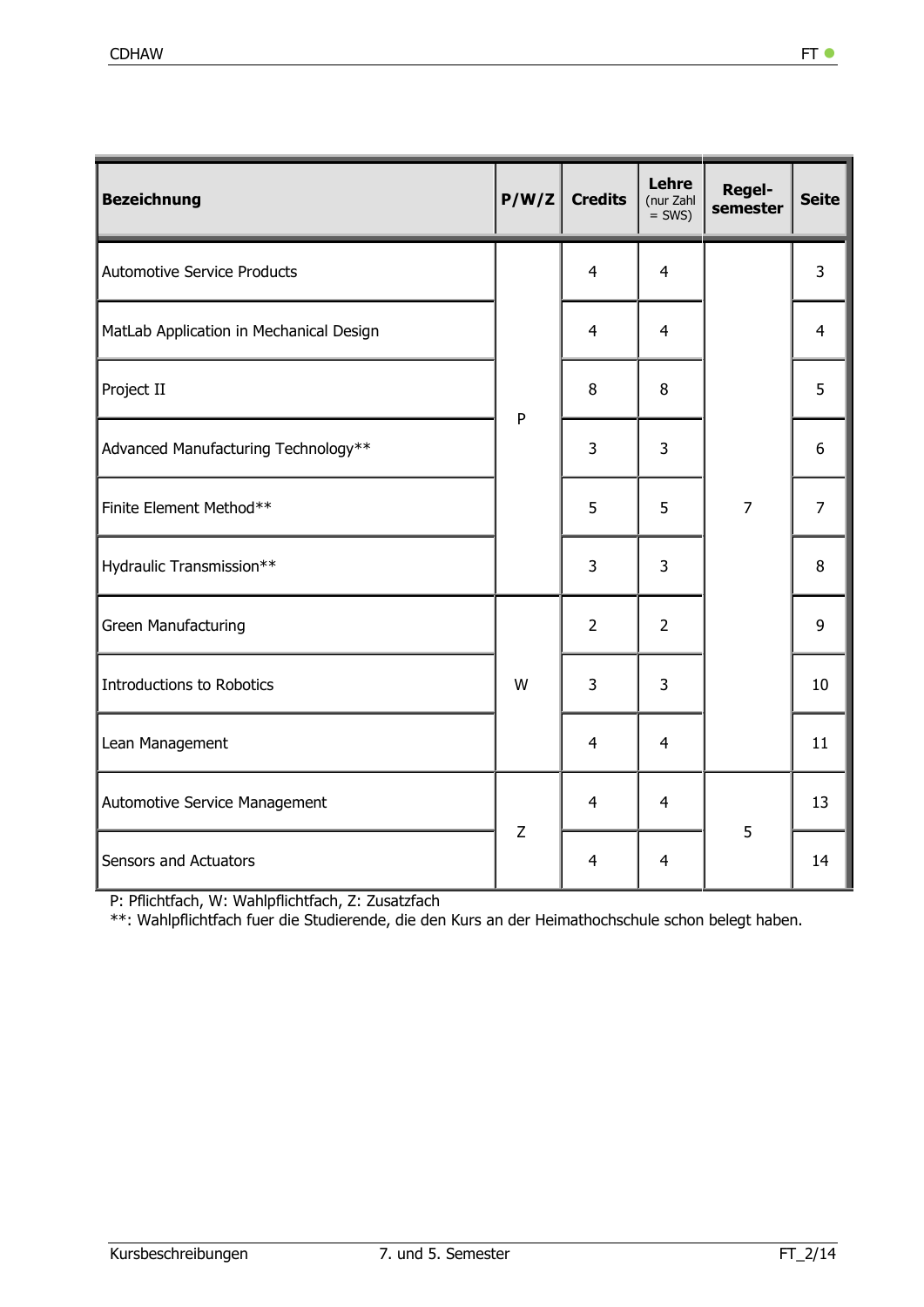| <b>CDHAW</b><br>Chinesisch-Deutsche Hochschule |                                                                                                                                                                                                                                                                                                                                                                                                                                                                                       | Fach                                                                                                                                                                                                                                    | <b>Automotive Service Products</b>                                                                                                                                                  |         |                |  |  |
|------------------------------------------------|---------------------------------------------------------------------------------------------------------------------------------------------------------------------------------------------------------------------------------------------------------------------------------------------------------------------------------------------------------------------------------------------------------------------------------------------------------------------------------------|-----------------------------------------------------------------------------------------------------------------------------------------------------------------------------------------------------------------------------------------|-------------------------------------------------------------------------------------------------------------------------------------------------------------------------------------|---------|----------------|--|--|
| für Angewandte Wissenschaften                  |                                                                                                                                                                                                                                                                                                                                                                                                                                                                                       | Kreditpunkte                                                                                                                                                                                                                            | 4                                                                                                                                                                                   | Sprache | <b>English</b> |  |  |
| <b>Kurzfassung</b><br><b>Lernziele</b>         | This course is a specialized course for senior Chinese students and German<br>students who study in Automotive Engineering & Service (AES). The purpose of<br>this course is to let students master the related technologies and be acquainted<br>with the procedure of product development by introducing the typical products<br>and their key technologies in the field of automotive service.<br>Students are required to master the basic principles of typical service products |                                                                                                                                                                                                                                         |                                                                                                                                                                                     |         |                |  |  |
|                                                |                                                                                                                                                                                                                                                                                                                                                                                                                                                                                       | and key technologies, gain abilities to operate typical service products, and get<br>acquainted with the procedure of product development.                                                                                              |                                                                                                                                                                                     |         |                |  |  |
| Einordnung                                     | BA-Studienprogramm an der CDHAW<br>Studiengänge:<br>FT<br>Regelsemester:<br>7 [Hauptstudium]<br>Pflichtfach<br>Art:                                                                                                                                                                                                                                                                                                                                                                   |                                                                                                                                                                                                                                         |                                                                                                                                                                                     |         |                |  |  |
| Voraussetzungen                                | Automotive Electrics and Electronics, Actuators and Sensors                                                                                                                                                                                                                                                                                                                                                                                                                           |                                                                                                                                                                                                                                         |                                                                                                                                                                                     |         |                |  |  |
| <b>Studieninhalt</b>                           | 1.<br>Introduction<br>2.<br>2.1 Basic Principles<br>3.<br>3.1 CAN specification                                                                                                                                                                                                                                                                                                                                                                                                       | 1.1 Overview of ASP course<br>1.2 Background and Objective<br>1.3 Requirements and Evaluation<br>Tire Pressure Monitoring System<br>2.2 Typical solutions of TPMS<br>2.2 Applications and exercise<br>3.2 CANoe simulation and exercise | Controller Area Network bus and CANoe simulation                                                                                                                                    |         |                |  |  |
| <b>Literatur</b>                               | 1.<br>2.                                                                                                                                                                                                                                                                                                                                                                                                                                                                              |                                                                                                                                                                                                                                         | Multiplexed Networks for Embedded Systems: CAN, LIN, FlexRay, Safe-by-<br>Wire, Dominique Paret, SAE International, June 20, 2007<br>CAN Specification 2.0, Robert Bosch GmbH, 1991 |         |                |  |  |
| Verantwortliche/r                              | Dr. GUO Weian                                                                                                                                                                                                                                                                                                                                                                                                                                                                         |                                                                                                                                                                                                                                         |                                                                                                                                                                                     |         |                |  |  |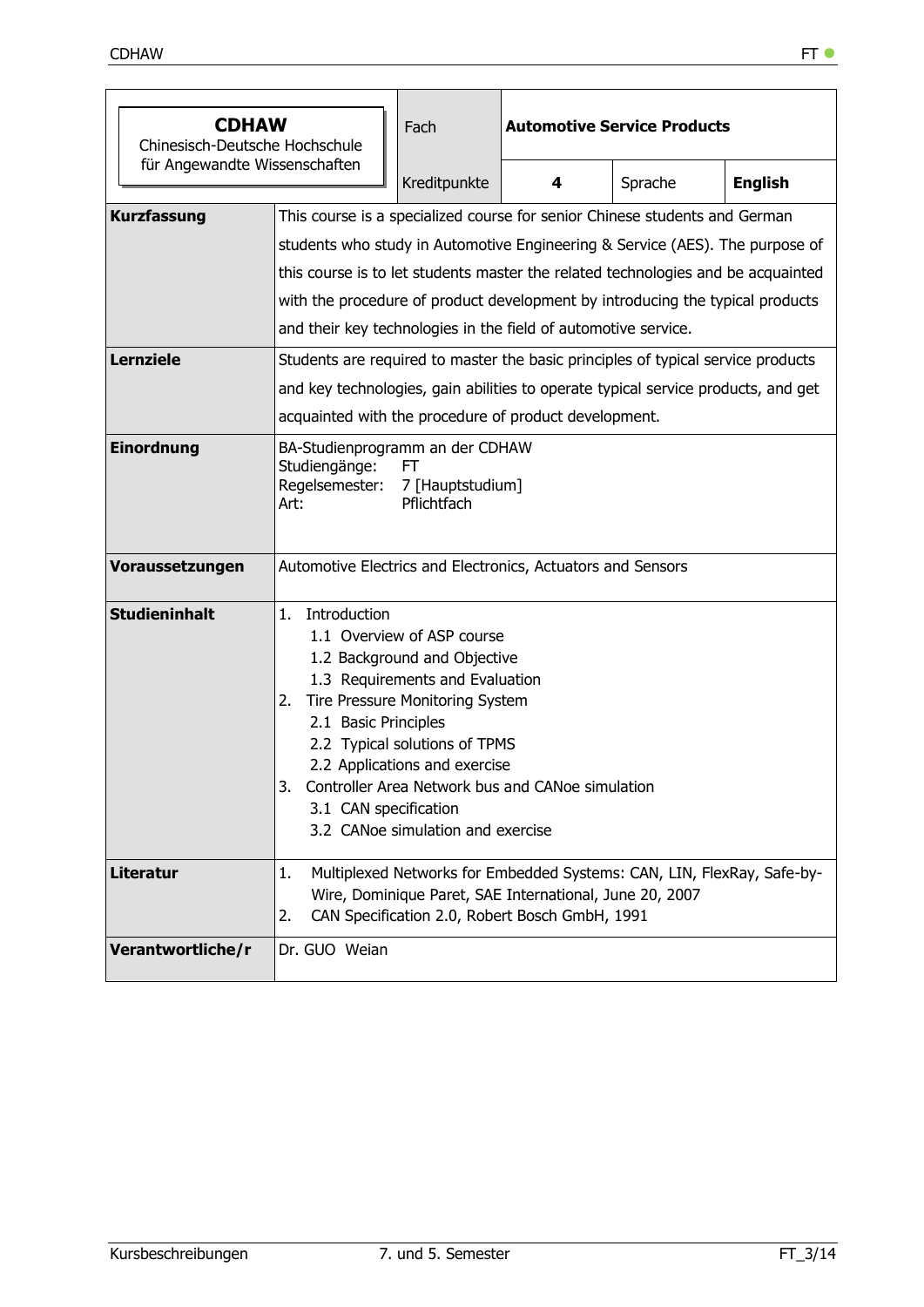| <b>CDHAW</b><br>Chinesisch-Deutsche Hochschule |                                                                                                                                                                                                                                                                                                                      | Modul                                                                                                                                                                                                                                                                                                                           | <b>MatLab Application in Mechanical Design</b>                         |         |                |  |  |  |
|------------------------------------------------|----------------------------------------------------------------------------------------------------------------------------------------------------------------------------------------------------------------------------------------------------------------------------------------------------------------------|---------------------------------------------------------------------------------------------------------------------------------------------------------------------------------------------------------------------------------------------------------------------------------------------------------------------------------|------------------------------------------------------------------------|---------|----------------|--|--|--|
| für Angewandte Wissenschaften                  |                                                                                                                                                                                                                                                                                                                      | Kreditpunkte                                                                                                                                                                                                                                                                                                                    | 4                                                                      | Sprache | <b>English</b> |  |  |  |
| <b>Kurzfassung</b>                             | This course is an elective course for mechanical design or related major<br>students. The purpose of this course is enable students to master the basic use<br>of MATLAB, and to use professional toolbox skillfully, to build the foundation for<br>the subsequent courses, project design and scientific research. |                                                                                                                                                                                                                                                                                                                                 |                                                                        |         |                |  |  |  |
| <b>Lernziele</b>                               | fields.                                                                                                                                                                                                                                                                                                              | Students is required to master the MATLAB data type, matrix input and method<br>of operation, the use of 2D, 3D graphics, methods of function design, and the<br>design of graphical user interface. And students can apply MATLAB skillfully, to<br>solve complex mathematical problems in mechanical design and other related |                                                                        |         |                |  |  |  |
| <b>Einordnung</b>                              | BA-Studienprogramm an der CDHAW<br>Studiengänge:<br>MT, FT<br>Regelsemester: 7 [Hauptstudium]<br>Pflichtfach<br>Art:                                                                                                                                                                                                 |                                                                                                                                                                                                                                                                                                                                 |                                                                        |         |                |  |  |  |
| Voraussetzungen                                | Higher Mathematics, Linear Algebra, Mathematical Statistics and Analysis.                                                                                                                                                                                                                                            |                                                                                                                                                                                                                                                                                                                                 |                                                                        |         |                |  |  |  |
| <b>Studieninhalt</b>                           | <b>Introduction to MATLAB</b><br><b>MATLAB Basics</b><br>Top-down Program Design<br>Branches and Loops<br><b>Plots</b><br>User-defined Function<br>Graphical User Interfaces                                                                                                                                         | Relational and Logical Operators<br>Sparse Arrays, Cell Arrays, and Structures                                                                                                                                                                                                                                                  |                                                                        |         |                |  |  |  |
| <b>Literatur</b>                               | press, 2003.                                                                                                                                                                                                                                                                                                         |                                                                                                                                                                                                                                                                                                                                 | Stephen J. Chapman, MATLAB Programming for Engineers, Beijing: Science |         |                |  |  |  |
| Verantwortliche/r                              | Prof. CHEN Ming                                                                                                                                                                                                                                                                                                      |                                                                                                                                                                                                                                                                                                                                 |                                                                        |         |                |  |  |  |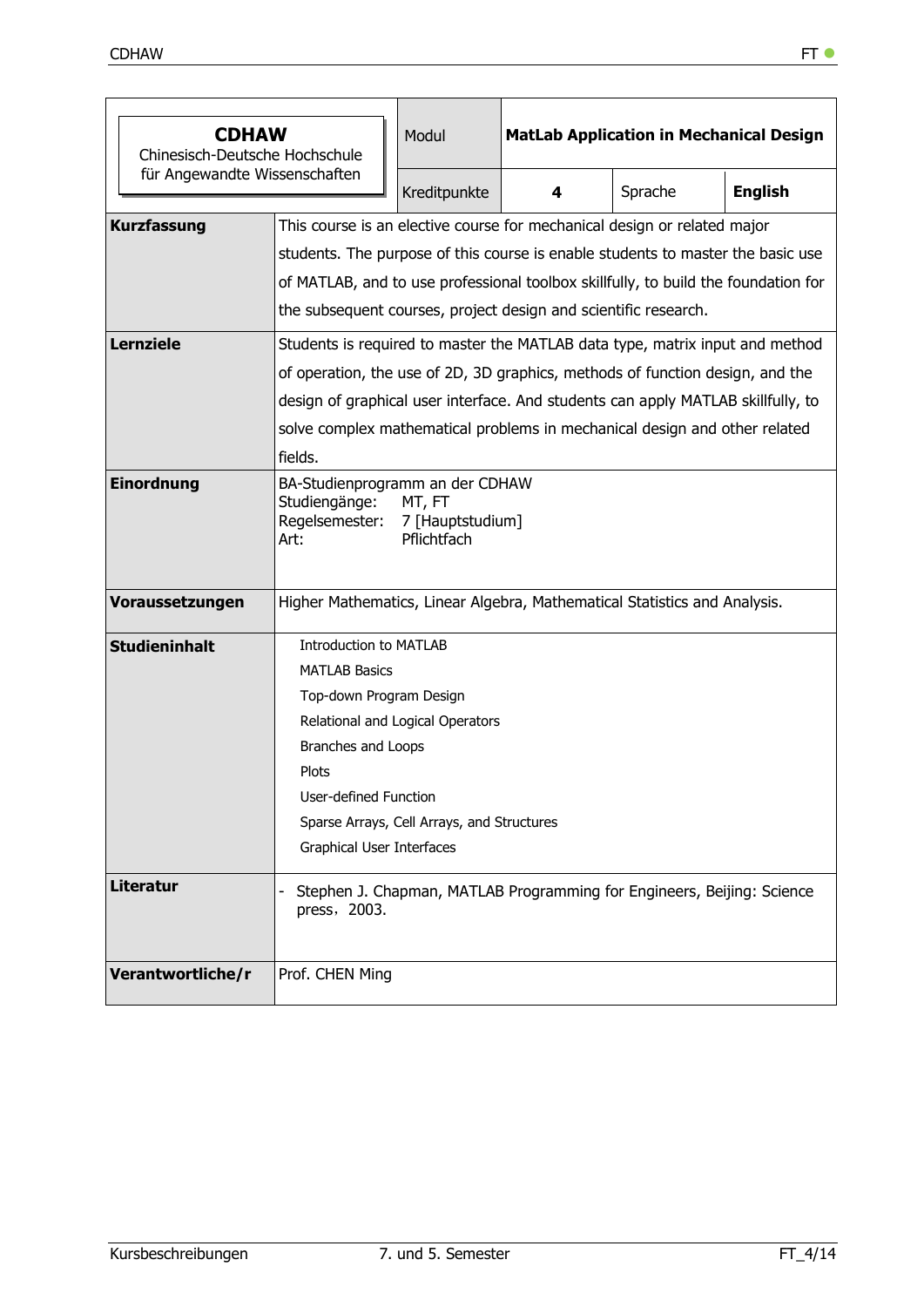| <b>CDHAW</b>         |                                                                                                                                                                                                                                                                                                                    | Modul        | <b>Project II</b> |         |                |  |  |
|----------------------|--------------------------------------------------------------------------------------------------------------------------------------------------------------------------------------------------------------------------------------------------------------------------------------------------------------------|--------------|-------------------|---------|----------------|--|--|
|                      | Chinesisch-Deutsche Hochschule<br>für Angewandte Wissenschaften                                                                                                                                                                                                                                                    |              |                   |         |                |  |  |
|                      |                                                                                                                                                                                                                                                                                                                    | Kreditpunkte | 8                 | Sprache | <b>English</b> |  |  |
| <b>Kurzfassung</b>   | Integrative project for students to apply basic and special knowledge and finish<br>team work.                                                                                                                                                                                                                     |              |                   |         |                |  |  |
| <b>Lernziele</b>     | Students can prepare and process a mechatronic development project in the<br>field of automotive engineering by applying all knowledge they learned in<br>former courses and experiments. They can especially apply the required<br>engineering methods from analysis and design phase up to realization and test. |              |                   |         |                |  |  |
| <b>Einordnung</b>    | BA-Studienprogramm an der CDHAW<br>Studiengänge:<br>FT.<br>Regelsemester: 7 [Hauptstudium]<br>Pflichtfach<br>Art:                                                                                                                                                                                                  |              |                   |         |                |  |  |
| Voraussetzungen      | All courses for AES students                                                                                                                                                                                                                                                                                       |              |                   |         |                |  |  |
| <b>Studieninhalt</b> | Project Analysis<br>- Project design<br>- Project facilities build up and testing<br>- Project facilities running and data collecting<br>- Data analyzing<br>- Project summary<br>- Report preparing<br>- Final Presentation and competitive examination                                                           |              |                   |         |                |  |  |
| <b>Literatur</b>     |                                                                                                                                                                                                                                                                                                                    |              |                   |         |                |  |  |
| Verantwortliche/r    | Prof. CHEN Ming, etc.                                                                                                                                                                                                                                                                                              |              |                   |         |                |  |  |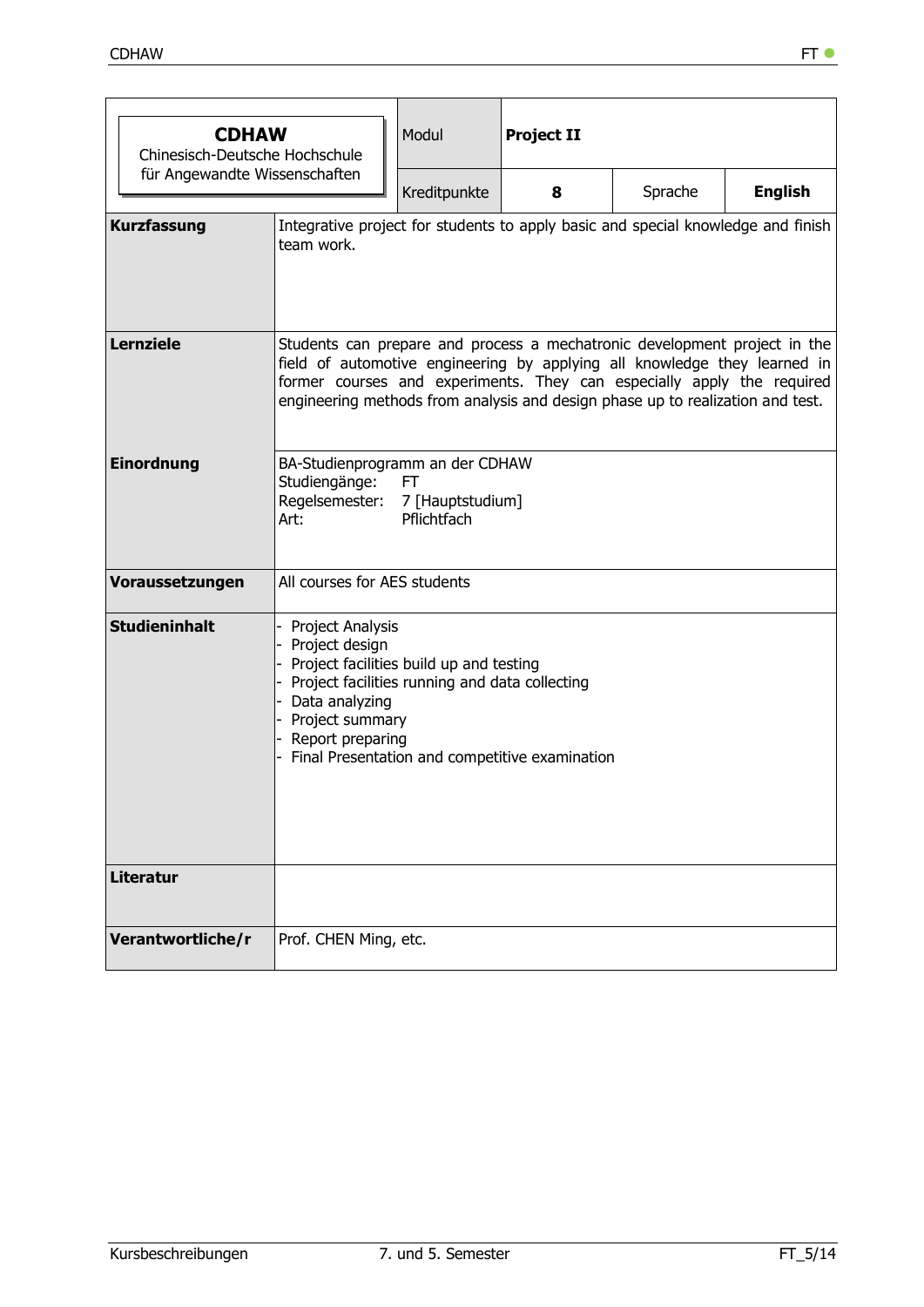|                               | <b>CDHAW</b><br>Chinesisch-Deutsche Hochschule                                                                                                                                                                                                                                                                                                                                                                                                                                                                              |              | <b>Advanced Manufacturing Technology</b> |         |                                                   |  |  |  |  |
|-------------------------------|-----------------------------------------------------------------------------------------------------------------------------------------------------------------------------------------------------------------------------------------------------------------------------------------------------------------------------------------------------------------------------------------------------------------------------------------------------------------------------------------------------------------------------|--------------|------------------------------------------|---------|---------------------------------------------------|--|--|--|--|
| für Angewandte Wissenschaften |                                                                                                                                                                                                                                                                                                                                                                                                                                                                                                                             | Kreditpunkte | 3                                        | Sprache | <b>English</b>                                    |  |  |  |  |
| <b>Kurzfassung</b>            | The course aims at applications of advanced manufacturing technologies,<br>requirements of social development, based contents of advanced manufacturing<br>technologies and potentials of national economic development. Through the<br>course, we endeavor in improving students' innovation ability and strengthening<br>students' competitive power.                                                                                                                                                                     |              |                                          |         |                                                   |  |  |  |  |
| <b>Lernziele</b>              | Students will understand and master various new ideas, new methods and new<br>technologies about manufacturing. Students will also understand the frontier in<br>mechatronic major development, widen knowledge areas, fit to change ideas<br>and manufacturing methods from traditional manufacturing to advanced<br>manufacturing.                                                                                                                                                                                        |              |                                          |         |                                                   |  |  |  |  |
| Einordnung                    | BA-Studienprogramm an der CDHAW<br>Studiengänge:<br>MT, FT<br>Regelsemester:<br>7 [Hauptstudium]<br>Pflichtfach/Wahlpflichtfach<br>Art:                                                                                                                                                                                                                                                                                                                                                                                     |              |                                          |         |                                                   |  |  |  |  |
| Voraussetzungen               | Mechanical<br>Technology                                                                                                                                                                                                                                                                                                                                                                                                                                                                                                    | Design,      |                                          |         | Manufacturing Technology Fundamental, Information |  |  |  |  |
| <b>Studieninhalt</b>          | Includes three parts: CIMS and its individual technology; process, technology<br>and equipment of advanced manufacturing; production mode and management<br>of advanced manufacturing. Students will understand and master various new<br>ideas, new methods and new technologies about manufacturing. Students will<br>also understand the frontier in mechatronic major development, widen<br>knowledge areas, fit to change ideas and manufacturing methods from<br>traditional manufacturing to advanced manufacturing. |              |                                          |         |                                                   |  |  |  |  |
| <b>Literatur</b>              | Advanced Manufacturing Technology. Tang Yiping. Mechanical Industry Press,<br>2011                                                                                                                                                                                                                                                                                                                                                                                                                                          |              |                                          |         |                                                   |  |  |  |  |
| Verantwortliche/r             | Prof. XIE Chun                                                                                                                                                                                                                                                                                                                                                                                                                                                                                                              |              |                                          |         |                                                   |  |  |  |  |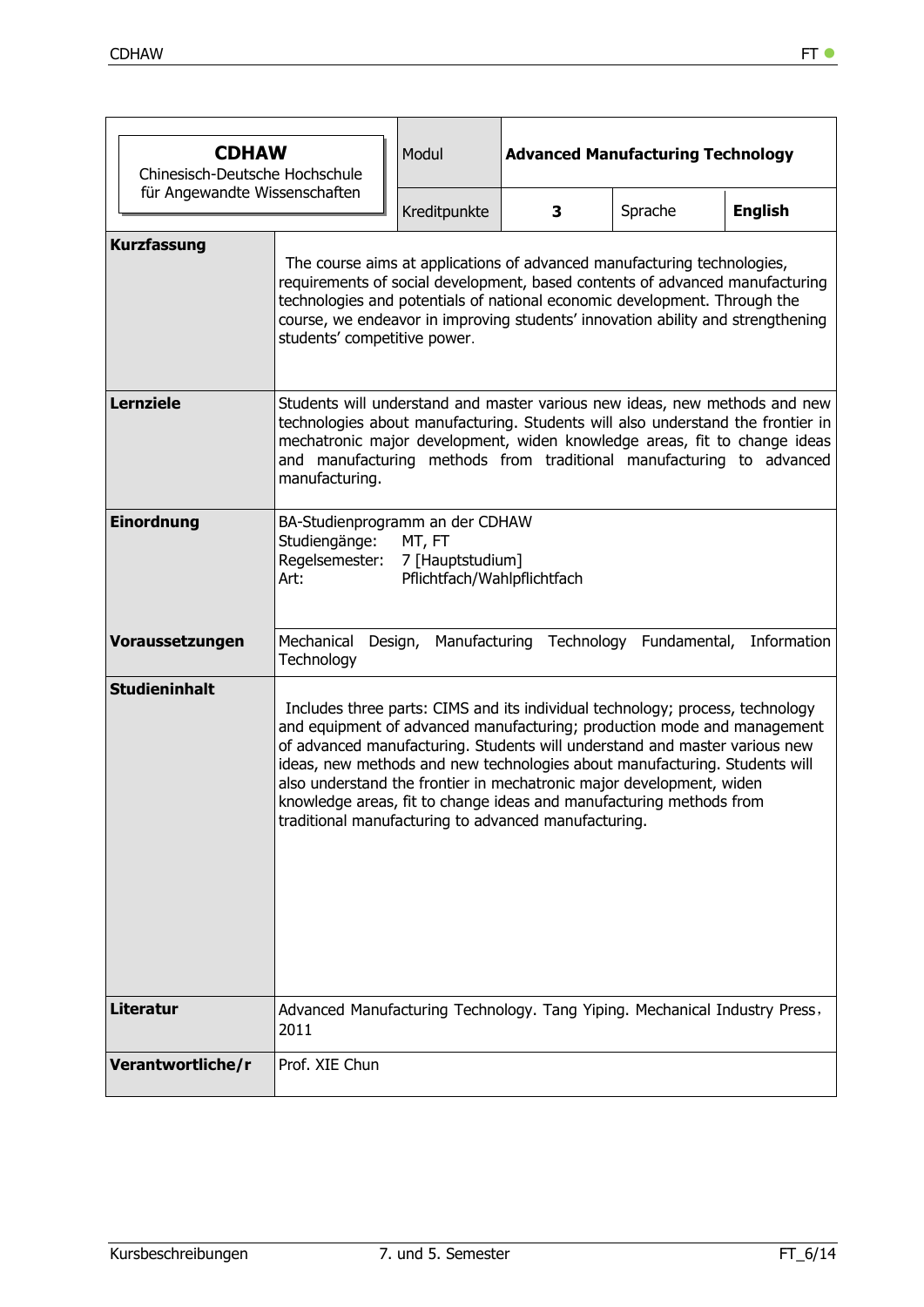| <b>CDHAW</b><br>Chinesisch-Deutsche Hochschule |                                                                                                                                                                                                                                                                                                                                                                                                                                                                                                              | Modul                                                                                                                                                  | <b>Finite Element Method</b> |         |                |  |  |  |  |
|------------------------------------------------|--------------------------------------------------------------------------------------------------------------------------------------------------------------------------------------------------------------------------------------------------------------------------------------------------------------------------------------------------------------------------------------------------------------------------------------------------------------------------------------------------------------|--------------------------------------------------------------------------------------------------------------------------------------------------------|------------------------------|---------|----------------|--|--|--|--|
| für Angewandte Wissenschaften                  |                                                                                                                                                                                                                                                                                                                                                                                                                                                                                                              | Kreditpunkte                                                                                                                                           | 5                            | Sprache | <b>English</b> |  |  |  |  |
| <b>Kurzfassung</b>                             |                                                                                                                                                                                                                                                                                                                                                                                                                                                                                                              | Basic theory of finite element method.<br>Application of commercial software MSC.Nastran/Patran.<br>The course is given in English.                    |                              |         |                |  |  |  |  |
| <b>Lernziele</b>                               |                                                                                                                                                                                                                                                                                                                                                                                                                                                                                                              | The students understand the fundamentals of finite element method and are<br>able to use the commercial software to solve simple engineering problems. |                              |         |                |  |  |  |  |
| Einordnung                                     | BA-Studienprogramm an der CDHAW<br>Studiengänge:<br>MT, FT<br>Regelsemester:<br>7 [Hauptstudium]<br>Pflichtfach/Wahlpflichtfach<br>Art:                                                                                                                                                                                                                                                                                                                                                                      |                                                                                                                                                        |                              |         |                |  |  |  |  |
| Voraussetzungen                                | Mathematics, Matrix theory, Mechanics of Materials, Elasticity.                                                                                                                                                                                                                                                                                                                                                                                                                                              |                                                                                                                                                        |                              |         |                |  |  |  |  |
| <b>Studieninhalt</b>                           | Mathematical basis of Finite Element Method (FEM)<br>FEM for plane stress/strain problems<br>Construction of shape function, convergence criteria of FEM<br><b>Characteristics of FEM solutions</b><br>Isoparametric element<br>Numerical integration<br>3-dimensional element<br>Bar/Truss element<br>Beam element<br>Plate element<br>Shell element<br>Solution methods of large, symmetry and sparse linear equations<br>Practical considerations for modelling FEM models<br>MSC.Nastran/Patran learning |                                                                                                                                                        |                              |         |                |  |  |  |  |
| <b>Literatur</b>                               | 1. David V.Hutton, Fundamentals of Finite Element Analysis, 2004.<br>2. WANG Xucheng, Finite Element Method, Tsinghua University Press, 2003.                                                                                                                                                                                                                                                                                                                                                                |                                                                                                                                                        |                              |         |                |  |  |  |  |
| Verantwortliche/r                              | Prof. WANG Yu                                                                                                                                                                                                                                                                                                                                                                                                                                                                                                |                                                                                                                                                        |                              |         |                |  |  |  |  |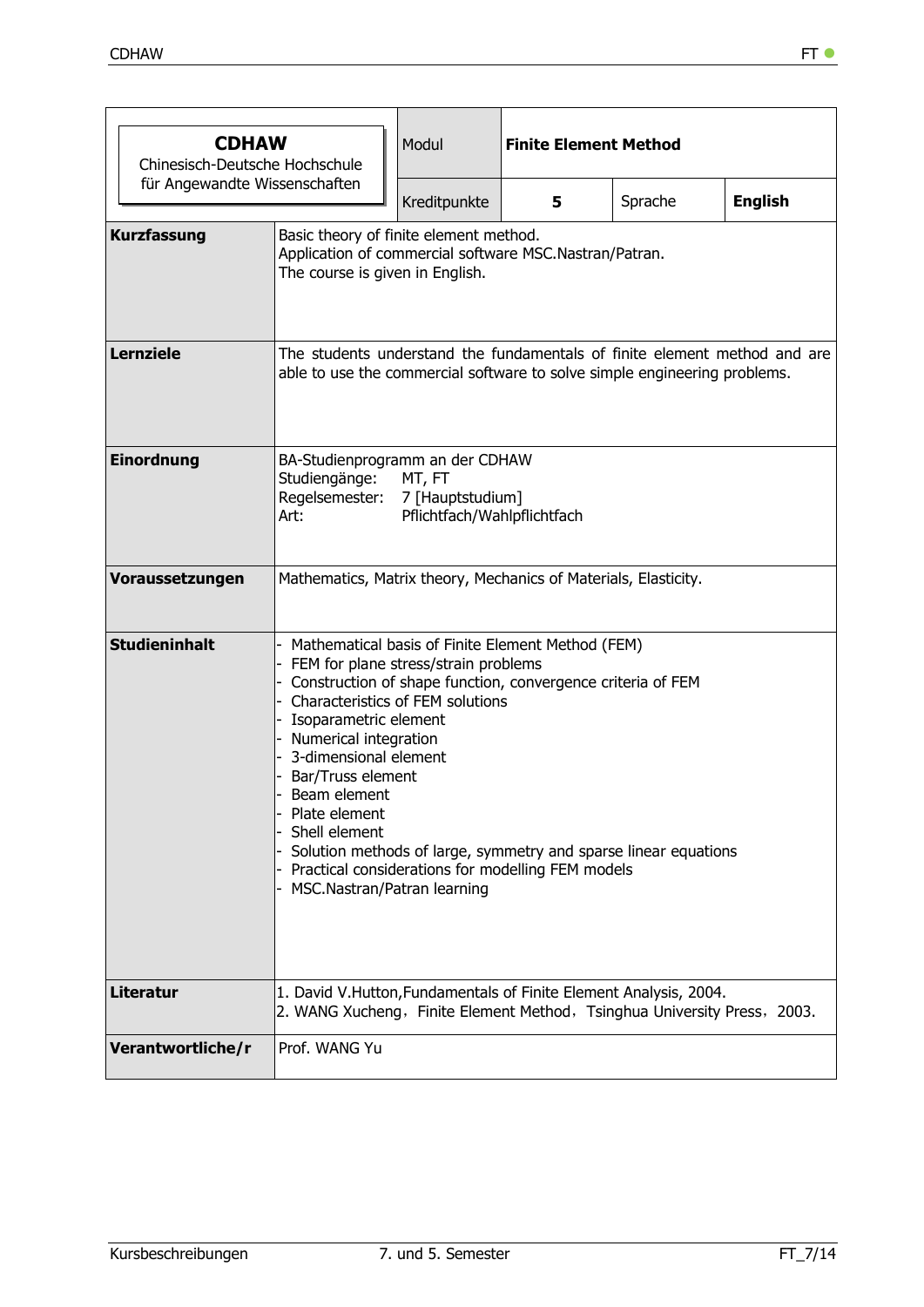| <b>CDHAW</b><br>Chinesisch-Deutsche Hochschule |                                                                                                                                         | Modul                                                                                                                             | <b>Hydraulic Transmission</b> |         |                                                                              |  |  |  |
|------------------------------------------------|-----------------------------------------------------------------------------------------------------------------------------------------|-----------------------------------------------------------------------------------------------------------------------------------|-------------------------------|---------|------------------------------------------------------------------------------|--|--|--|
| für Angewandte Wissenschaften                  |                                                                                                                                         | Kreditpunkte                                                                                                                      | 3                             | Sprache | <b>English</b>                                                               |  |  |  |
| <b>Kurzfassung</b>                             | Hydraulic transmission is a basic course for mechatronic engineering major                                                              |                                                                                                                                   |                               |         |                                                                              |  |  |  |
|                                                | students. According this course, principles of hydraulic elements and basic                                                             |                                                                                                                                   |                               |         |                                                                              |  |  |  |
|                                                | circuit should be grasped to design a hydraulic system.                                                                                 |                                                                                                                                   |                               |         |                                                                              |  |  |  |
| <b>Lernziele</b>                               | Students can design a hydraulic system and choose proper elements.                                                                      |                                                                                                                                   |                               |         |                                                                              |  |  |  |
| Einordnung                                     | BA-Studienprogramm an der CDHAW<br>Studiengänge:<br>MT, FT<br>Regelsemester:<br>7 [Hauptstudium]<br>Pflichtfach/Wahlpflichtfach<br>Art: |                                                                                                                                   |                               |         |                                                                              |  |  |  |
| Voraussetzungen                                | technology                                                                                                                              |                                                                                                                                   |                               |         | Mathematics, Mechanical design, Actuator and sensor, Microprocessor, Control |  |  |  |
| <b>Studieninhalt</b>                           |                                                                                                                                         | (1) Introduction to hydraulic transmission                                                                                        |                               |         |                                                                              |  |  |  |
|                                                |                                                                                                                                         | (2) Fundamental hydraulic fluid mechanics                                                                                         |                               |         |                                                                              |  |  |  |
|                                                |                                                                                                                                         | (3) Hydraulic pump and motor                                                                                                      |                               |         |                                                                              |  |  |  |
|                                                | (4) Hydraulic cylinder                                                                                                                  |                                                                                                                                   |                               |         |                                                                              |  |  |  |
|                                                | (5) Hydraulic control valve                                                                                                             |                                                                                                                                   |                               |         |                                                                              |  |  |  |
|                                                | (6) Basic hydraulic circuit                                                                                                             |                                                                                                                                   |                               |         |                                                                              |  |  |  |
|                                                | (7) Design of hydraulic transmission system                                                                                             |                                                                                                                                   |                               |         |                                                                              |  |  |  |
| <b>Literatur</b>                               | Bilingual),<br>$22449 - 5$                                                                                                              | Chen Shumei, Hydraulic and Pneumatic Transmission (English-Chinese<br>Beijing: China machine press, 2007. ISBN: $978 - 7 - 111 -$ |                               |         |                                                                              |  |  |  |
| Verantwortliche/r                              | Prof. YU Ying                                                                                                                           |                                                                                                                                   |                               |         |                                                                              |  |  |  |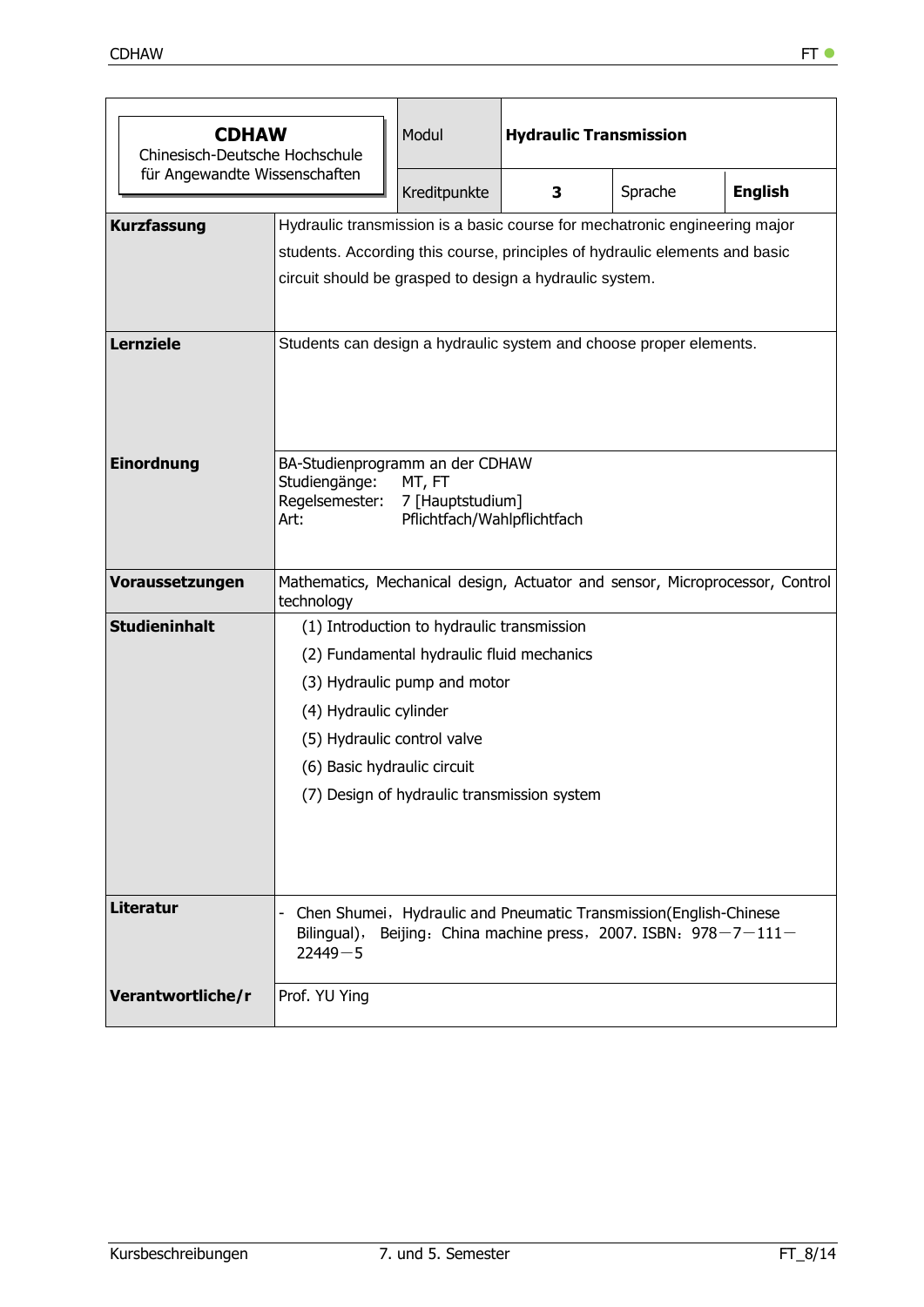| <b>CDHAW</b>                                                    |                                                                                                                                                                                                                                                                                                                                                           | Fach                                                                                                                                                                                                                                                                                                           | <b>Green Manufacturing</b> |                                                                        |                                                                                                                                                                                                                                                  |  |  |
|-----------------------------------------------------------------|-----------------------------------------------------------------------------------------------------------------------------------------------------------------------------------------------------------------------------------------------------------------------------------------------------------------------------------------------------------|----------------------------------------------------------------------------------------------------------------------------------------------------------------------------------------------------------------------------------------------------------------------------------------------------------------|----------------------------|------------------------------------------------------------------------|--------------------------------------------------------------------------------------------------------------------------------------------------------------------------------------------------------------------------------------------------|--|--|
| Chinesisch-Deutsche Hochschule<br>für Angewandte Wissenschaften |                                                                                                                                                                                                                                                                                                                                                           | Kreditpunkte                                                                                                                                                                                                                                                                                                   | $\mathbf{2}$               | Sprache                                                                | <b>English</b>                                                                                                                                                                                                                                   |  |  |
| <b>Kurzfassung</b>                                              | well as the supply chain and packaging.                                                                                                                                                                                                                                                                                                                   |                                                                                                                                                                                                                                                                                                                |                            | The course explores the recent developments in green manufacturing. It | introduces the definition and the importance of green manufacturing, addresses<br>the strategy of analyzing and practicing green manufacturing and examples of<br>applications from the level of the manufacturing process, machine, systems, as |  |  |
| Lernziele                                                       | Students are required to:<br>understand the importance of green manufacturing<br>get an overview of the strategy of analyzing and practicing green<br>$\overline{a}$<br>manufacturing<br>explore the recent developments and applications in green manufacturing                                                                                          |                                                                                                                                                                                                                                                                                                                |                            |                                                                        |                                                                                                                                                                                                                                                  |  |  |
| <b>Einordnung</b>                                               | BA-Studienprogramm an der CDHAW<br>Studiengänge:<br>MT, FT, WI<br>Regelsemester:<br>7 [Hauptstudium]<br>Wahlpflichtfach<br>Art: the state of the state of the state of the state of the state of the state of the state of the state of the state of the state of the state of the state of the state of the state of the state of the state of the state |                                                                                                                                                                                                                                                                                                                |                            |                                                                        |                                                                                                                                                                                                                                                  |  |  |
| Voraussetzungen                                                 | manufacturing technology                                                                                                                                                                                                                                                                                                                                  |                                                                                                                                                                                                                                                                                                                |                            |                                                                        |                                                                                                                                                                                                                                                  |  |  |
| <b>Studieninhalt</b>                                            | L.<br>$\overline{\phantom{0}}$<br>$\blacksquare$<br>÷,<br>$\overline{\phantom{0}}$                                                                                                                                                                                                                                                                        | <b>Introduction to Green Manufacturing</b><br>Principles of Green Manufacturing<br><b>Closed-Loop Production Systems</b><br><b>Environmentally Friendly Machining</b><br>Green Manufacturing Through Clean Energy Supply<br>Packaging and the Supply Chain<br>Green Manufacturing With Focus On the Automobile |                            |                                                                        |                                                                                                                                                                                                                                                  |  |  |
| <b>Literatur</b>                                                | David A. Dornfeld, Green Manufacturing: Fundamentals and Applications,<br>1.<br>Springer, 2013<br>2. Paulo Davim, Green Manufacturing: Process and Systems, Springer, 2013<br>U.S. Dixit   D.K. Sarma   J. Paulo Davim, Environmentally Friendly<br>3.<br>Machining,<br>Springer, 2012                                                                    |                                                                                                                                                                                                                                                                                                                |                            |                                                                        |                                                                                                                                                                                                                                                  |  |  |
| Verantwortliche/r                                               | Dr. WANG Lujiong                                                                                                                                                                                                                                                                                                                                          |                                                                                                                                                                                                                                                                                                                |                            |                                                                        |                                                                                                                                                                                                                                                  |  |  |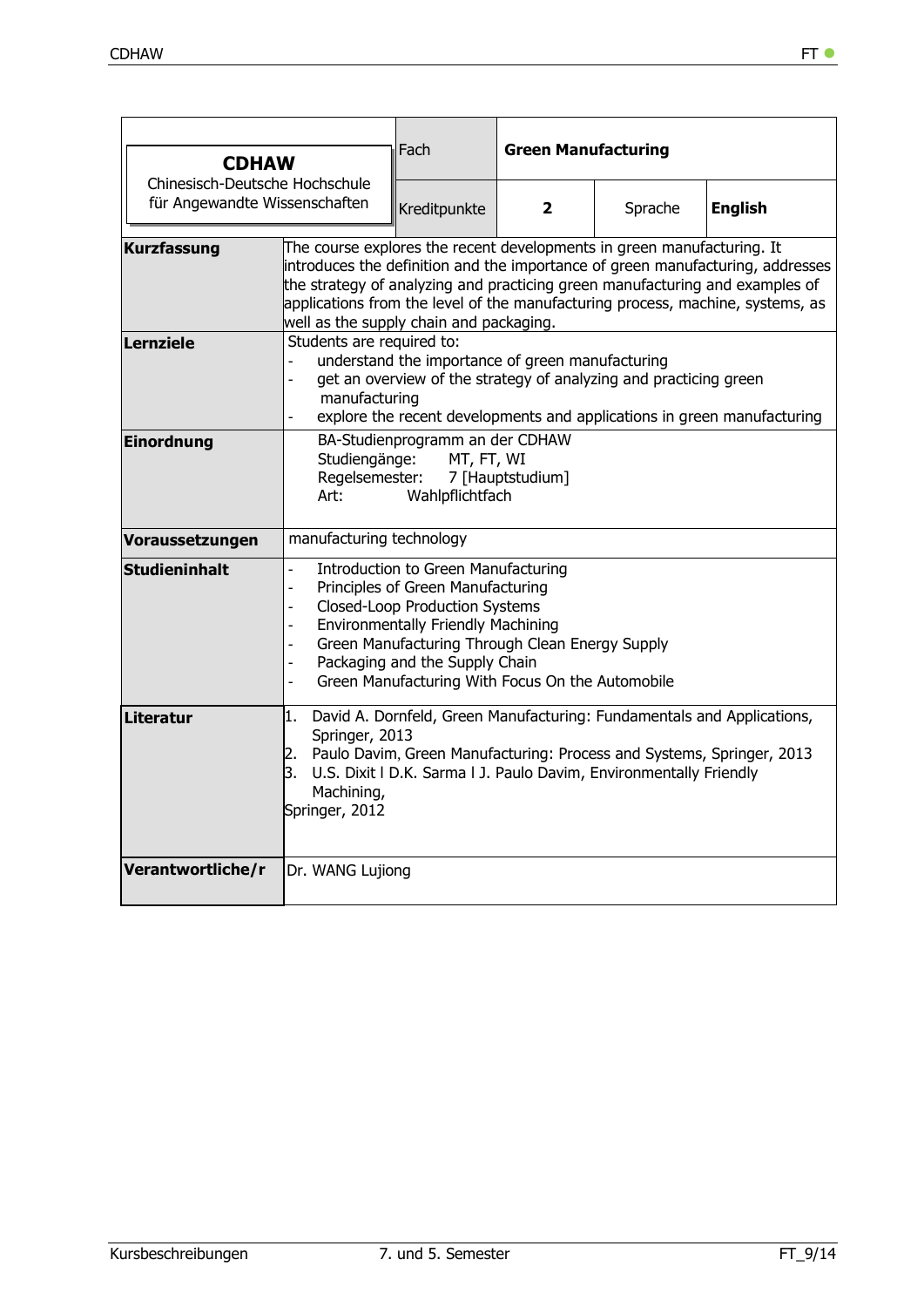|                               | <b>CDHAW</b><br>Modul<br>Chinesisch-Deutsche Hochschule                                                                                                                                                                                                                                                                                                               |                                           |   | <b>Introductions to Robotics</b>                           |                |  |  |
|-------------------------------|-----------------------------------------------------------------------------------------------------------------------------------------------------------------------------------------------------------------------------------------------------------------------------------------------------------------------------------------------------------------------|-------------------------------------------|---|------------------------------------------------------------|----------------|--|--|
| für Angewandte Wissenschaften |                                                                                                                                                                                                                                                                                                                                                                       | Kreditpunkte                              | 3 | Sprache                                                    | <b>English</b> |  |  |
| <b>Kurzfassung</b>            | This lecture presents an overview of robotics, which includes kinemics,<br>dynamics, control theory, sensor technologies, and programming languages for<br>robots. The purpose is to help students be familiar with the basic knowledge of<br>robots.<br>It is designed for all Chinese students and foreigner exchange students, and<br>given totally in English.    |                                           |   |                                                            |                |  |  |
| <b>Lernziele</b>              | The objectives of this course are to help students understand the basic<br>principles of robotics, acquire basic knowledge of kinetics and dynamics in<br>robotics, and know the programming language for robots. Students will know<br>the development of robots in the state of the art. Several demos are to help<br>student cultivate their interests in robotics |                                           |   |                                                            |                |  |  |
| Einordnung                    | BA-Studienprogramm an der CDHAW<br>Studiengänge:<br>Regelsemester:<br>Art:                                                                                                                                                                                                                                                                                            | FT<br>7 [Hauptstudium]<br>Wahlpflichtfach |   |                                                            |                |  |  |
| Voraussetzungen               | This lecture is open to all students who meet prerequisites involving electronics,<br>mechanics, control theory, and necessary basic mathematical knowledge.                                                                                                                                                                                                          |                                           |   |                                                            |                |  |  |
| <b>Studieninhalt</b>          | The lecture focuses on the basic knowledge of robotics including kinematics,<br>modelling, dynamics, mechanics, linear and nonlinear control theory for robots,<br>senor technologies, programming languages in robotics.                                                                                                                                             |                                           |   |                                                            |                |  |  |
| <b>Literatur</b>              | 1. John J.Craig, "Introduction to Robotics: Mechinics and Control", Third<br>Edition, Prentice Hall, 2005;<br>2. S. K. Saha,<br>2008                                                                                                                                                                                                                                  |                                           |   | "Introduction to robotics", McGraw-Hill Education (India), |                |  |  |
| Verantwortliche/r             | Associate Prof. GUO Weian                                                                                                                                                                                                                                                                                                                                             |                                           |   |                                                            |                |  |  |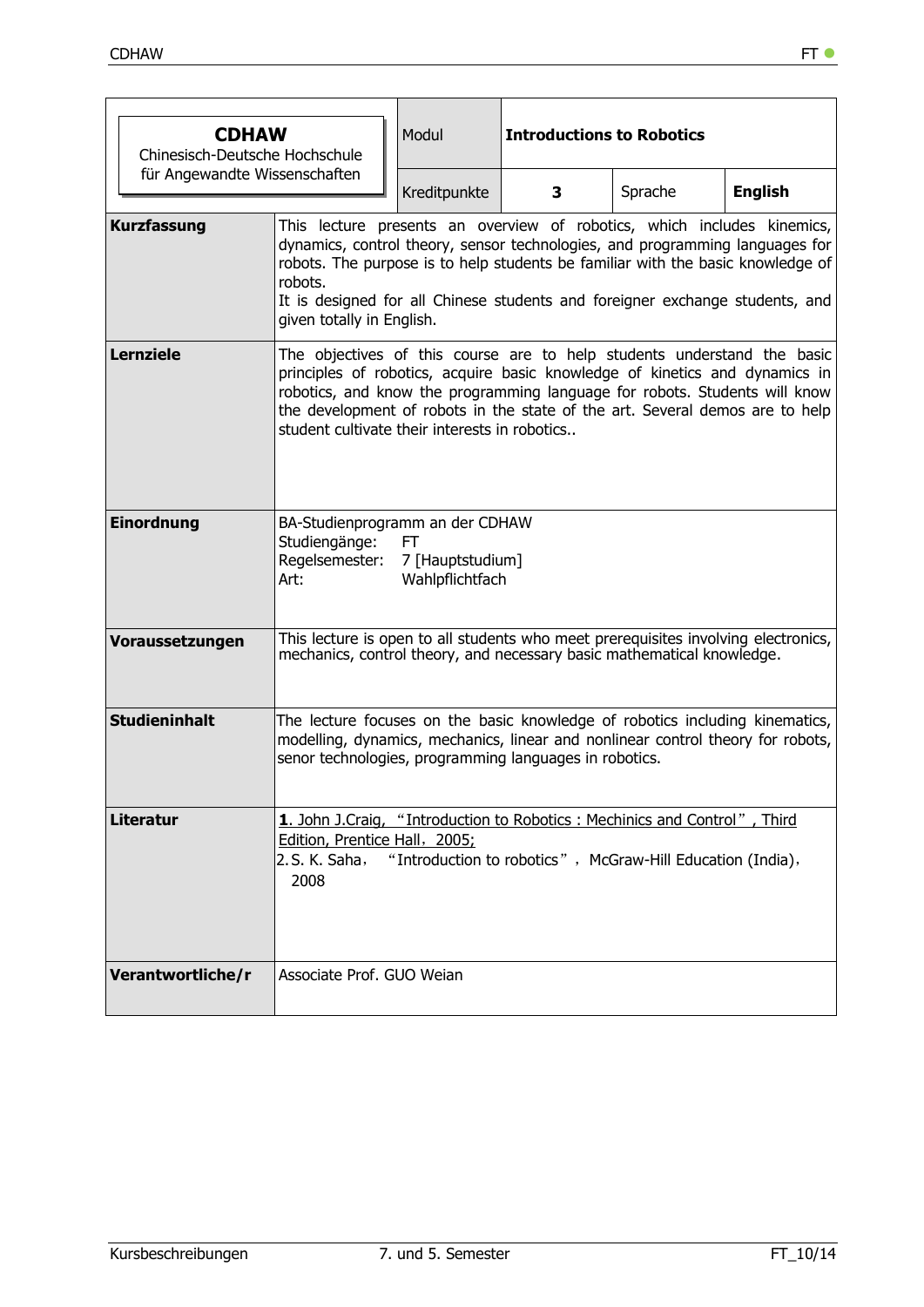| <b>CDHAW</b>                   |                                                                                                                                                                                                                                                                                                                                  |                                                                                                                                                                                                | Fach                                                                                                                                |                                                                                                                                                                                                                          | <b>Lean Management</b>                                                                                                                                                                                                                                                                                                                                                                                                                                                                                                                                                                                                                                                                                                                                                                                                                                                                                                                                        |                |  |  |
|--------------------------------|----------------------------------------------------------------------------------------------------------------------------------------------------------------------------------------------------------------------------------------------------------------------------------------------------------------------------------|------------------------------------------------------------------------------------------------------------------------------------------------------------------------------------------------|-------------------------------------------------------------------------------------------------------------------------------------|--------------------------------------------------------------------------------------------------------------------------------------------------------------------------------------------------------------------------|---------------------------------------------------------------------------------------------------------------------------------------------------------------------------------------------------------------------------------------------------------------------------------------------------------------------------------------------------------------------------------------------------------------------------------------------------------------------------------------------------------------------------------------------------------------------------------------------------------------------------------------------------------------------------------------------------------------------------------------------------------------------------------------------------------------------------------------------------------------------------------------------------------------------------------------------------------------|----------------|--|--|
| Chinesisch-Deutsche Hochschule |                                                                                                                                                                                                                                                                                                                                  |                                                                                                                                                                                                | Kreditpunkte                                                                                                                        | 4                                                                                                                                                                                                                        | Sprache                                                                                                                                                                                                                                                                                                                                                                                                                                                                                                                                                                                                                                                                                                                                                                                                                                                                                                                                                       | <b>English</b> |  |  |
| <b>Kurzfassung</b>             |                                                                                                                                                                                                                                                                                                                                  | Die Studierenden werden in die Konzeption hinter dem Begriff "Lean"<br>eingeführt. Dies beinhaltet die begriffliche Auseinandersetzung und die<br>Auseinandersetzung mit typischen Werkzeugen. |                                                                                                                                     |                                                                                                                                                                                                                          |                                                                                                                                                                                                                                                                                                                                                                                                                                                                                                                                                                                                                                                                                                                                                                                                                                                                                                                                                               |                |  |  |
| <b>Lernziele</b>               | Stichworte: Taylorismus, Fordismus, Deming, Business Process<br>Reengineering (BPR)<br>Was bedeutet Lean? - Lean eine Unternehmensphilosophie - die 14<br>Managementprinzipien<br>Wie beeinflusst die Einführung von Lean Ihr Unternehmen und was bringt<br>es?<br>- Was ist Gemba-Nähe und was hat das Management damit zu tun. |                                                                                                                                                                                                |                                                                                                                                     |                                                                                                                                                                                                                          |                                                                                                                                                                                                                                                                                                                                                                                                                                                                                                                                                                                                                                                                                                                                                                                                                                                                                                                                                               |                |  |  |
| <b>Einordnung</b>              | BA-Studienprogramm an der CDHAW<br>Regelsemester: 7 [Hauptstudium]<br>Art:                                                                                                                                                                                                                                                       |                                                                                                                                                                                                | Wahlpflichtfach                                                                                                                     |                                                                                                                                                                                                                          |                                                                                                                                                                                                                                                                                                                                                                                                                                                                                                                                                                                                                                                                                                                                                                                                                                                                                                                                                               |                |  |  |
| Voraussetzungen                |                                                                                                                                                                                                                                                                                                                                  |                                                                                                                                                                                                |                                                                                                                                     |                                                                                                                                                                                                                          |                                                                                                                                                                                                                                                                                                                                                                                                                                                                                                                                                                                                                                                                                                                                                                                                                                                                                                                                                               |                |  |  |
| <b>Studieninhalt</b>           | verbessern.<br>$\overline{a}$<br>$\overline{\phantom{a}}$<br>$\overline{\phantom{m}}$<br>$\qquad \qquad \blacksquare$                                                                                                                                                                                                            |                                                                                                                                                                                                | organisatorischen Wandels<br>Unternehmensentwicklung;<br>Aufgaben und Verantwortung des Change<br>Managers/Organisationsentwicklers | praxisorientierten Konzepten des General Managements:<br>Unternehmenspraxis sowie Notwendigkeiten<br>einer Anpassung, Modifikation und Weiterentwicklung der<br>organisatorischen Wandels; Instrumente und Verfahren der | Die Lehrinhalte basieren auf theoretischen Modellen, empirischen Befunden und<br>Die Studierenden kennen die wesentlichen Grundlagen und Inhalte der<br>wertorientierten Unternehmensführung, sie sind in der Lage, wesentliche<br>Werttreiber zu identifizieren, in ihrem Zusammenwirken zu beurteilen sowie<br>anwendungs- und umsetzungsbezogene Schlussfolgerungen zu ziehen.<br>Die Studierenden erkennen Handlungs- und Gestaltungsbedarfe hinsichtlich<br>eines wirkungsvollen Einsatzes der Managementkonzepte in der<br>Managementkonzepte, um deren Erfolgswirksamkeit und Nachhaltigkeit zu<br>Basiskonzepte des organisatorischen Wandels (organisatorische Gestaltung<br>und Business. Reengineering versus Organisationsentwicklung);<br>Organisation und Unternehmenskultur; Bestimmungsfaktoren des<br>Organisationsanalyse und -diagnose; Grundsätze und Methodik des<br>Veränderung der Unternehmenskultur, -struktur und -prozesse; Rolle, |                |  |  |

 $\overline{\phantom{a}}$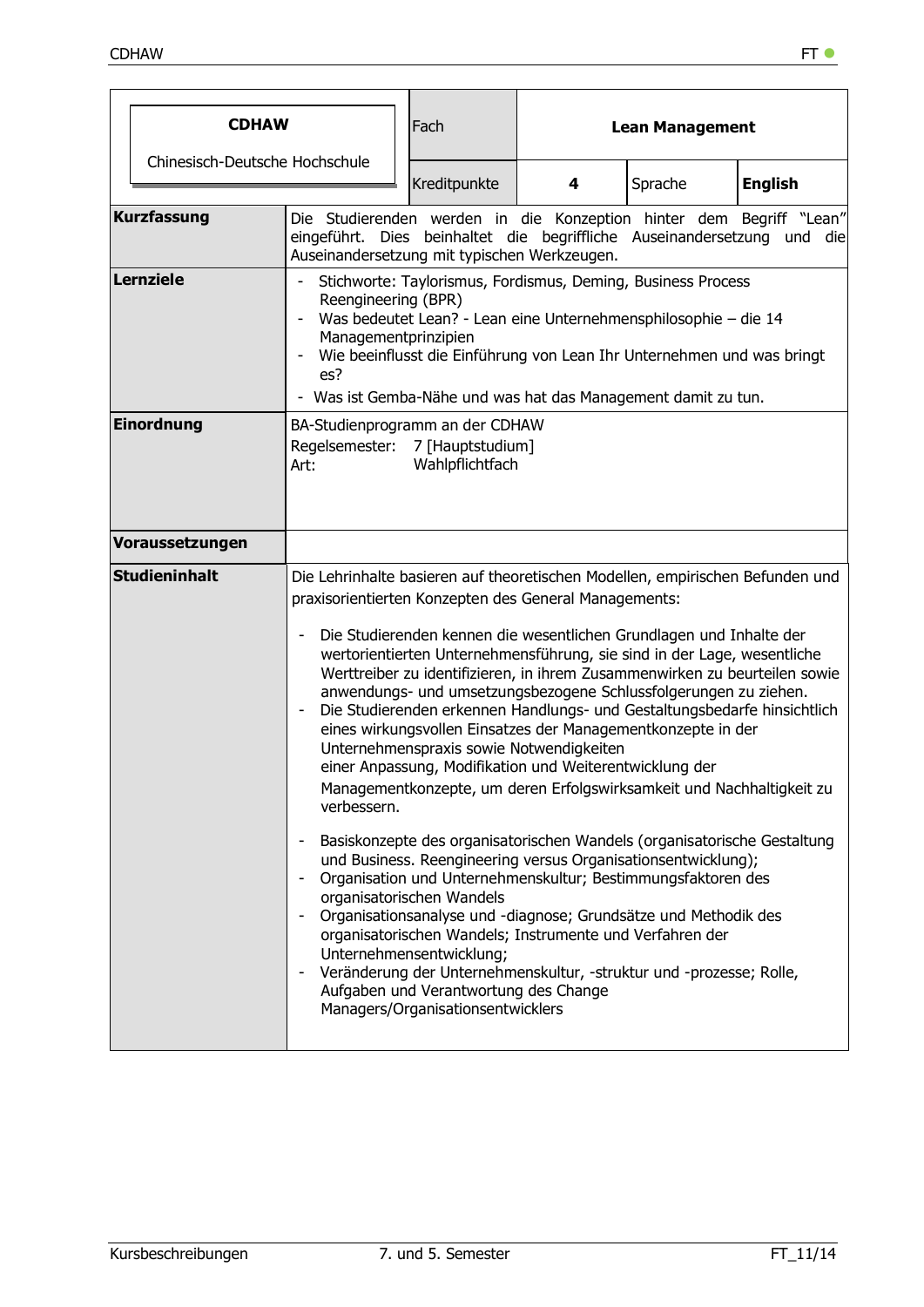| Doppler, K./Lauterburg, C.: Change Management, 10. Aufl., Frankfurt am Main<br>2002<br>Schwan, K.: Organisationsgestaltung, München 2003<br>Zink, K.: TQM als integratives Managementkonzept, 2. Aufl., München 2004<br>Trebesch, K. (Hrsg.): Organisationsentwicklung, Stuttgart 2000<br>Coenenberg, A. G./Salfeld, R.: Wertorientierte Unternehmensführung, Stuttgart<br>2003<br>Egger, A. u.a.: Managementinstrumente und Managementkonzepte, Stuttgart<br>1999<br>Simon, H./Gathen, A. von der : Das große Handbuch der Strategieinstrumente,<br>Frankfurt am Main 2002<br>Betsch, O./Groh, A./Lohmann, L.: Corporate Finance, München 2000 |
|-------------------------------------------------------------------------------------------------------------------------------------------------------------------------------------------------------------------------------------------------------------------------------------------------------------------------------------------------------------------------------------------------------------------------------------------------------------------------------------------------------------------------------------------------------------------------------------------------------------------------------------------------|
|                                                                                                                                                                                                                                                                                                                                                                                                                                                                                                                                                                                                                                                 |
|                                                                                                                                                                                                                                                                                                                                                                                                                                                                                                                                                                                                                                                 |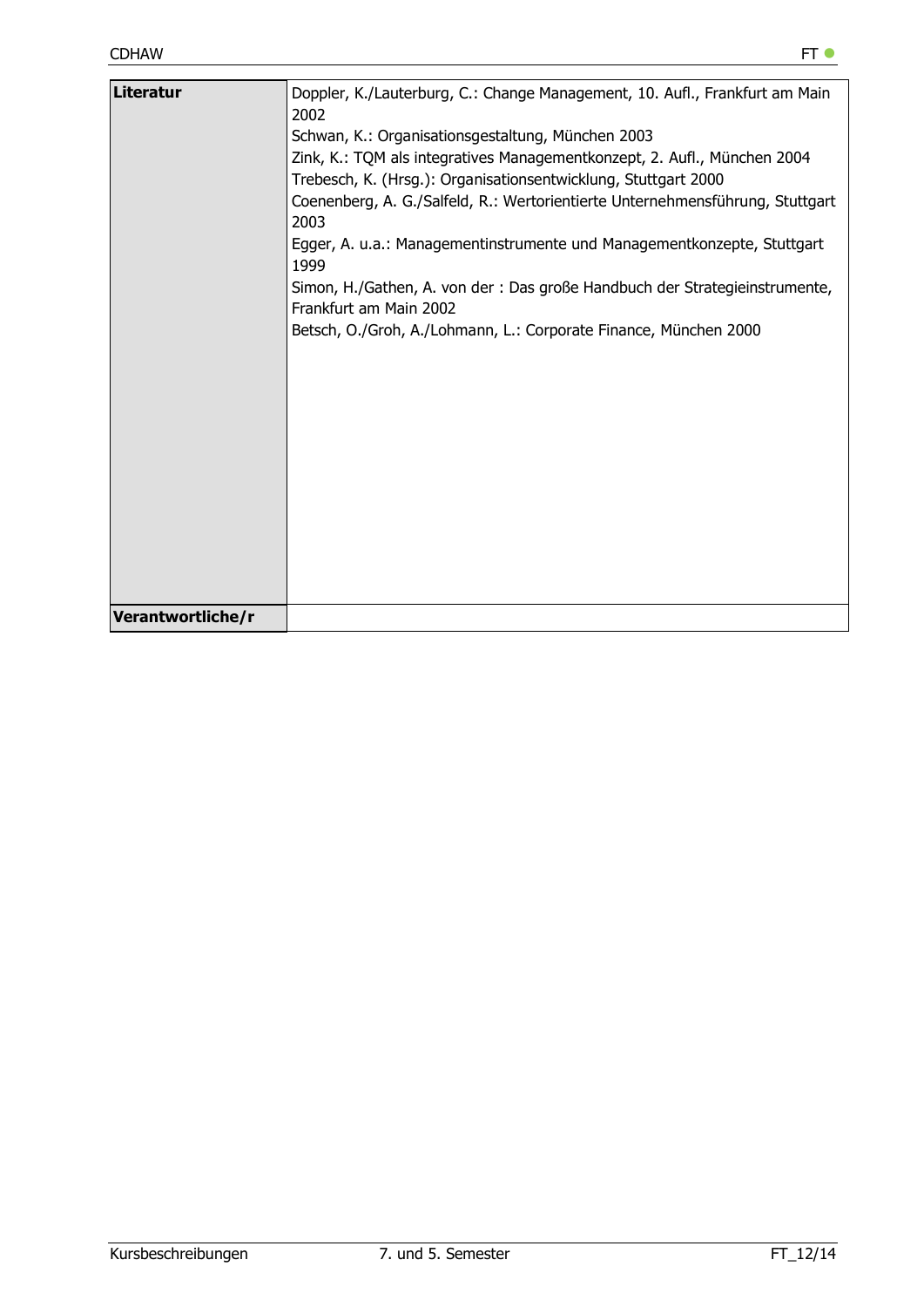| <b>CDHAW</b><br>Chinesisch-Deutsche Hochschule |                                                                                                                                                                                                                                               | Modul                                                                                                                                | <b>Automotive Service Management</b>                     |         |                |  |  |  |
|------------------------------------------------|-----------------------------------------------------------------------------------------------------------------------------------------------------------------------------------------------------------------------------------------------|--------------------------------------------------------------------------------------------------------------------------------------|----------------------------------------------------------|---------|----------------|--|--|--|
| für Angewandte Wissenschaften                  |                                                                                                                                                                                                                                               | Kreditpunkte                                                                                                                         | 4                                                        | Sprache | <b>Deutsch</b> |  |  |  |
| <b>Kurzfassung</b>                             | Aufbau und Betrieb einer Serviceorganisation im Kfz-Bereich                                                                                                                                                                                   |                                                                                                                                      |                                                          |         |                |  |  |  |
| <b>Lehrziele</b>                               |                                                                                                                                                                                                                                               | Erlangen von Verständnis für Aufbau und Betrieb einer Serviceorganisation im<br>Kfz-Bereich, Kennenlernen der Steuerungsinstrumente. |                                                          |         |                |  |  |  |
| Einordnung                                     | BA-Studienprogramm an der CDHAW<br>Studiengänge:<br>FT<br>Regelsemester:<br>5 [Hauptstudium]<br>Zusatzfach<br>Art:                                                                                                                            |                                                                                                                                      |                                                          |         |                |  |  |  |
| Voraussetzungen                                |                                                                                                                                                                                                                                               |                                                                                                                                      |                                                          |         |                |  |  |  |
| <b>Studieninhalt</b>                           | <b>Funktion des Marktes</b><br>- Organisationen<br>- Relationen Service/Verkauf<br>- Betriebs- und Gebietsanalysen<br>- Imageanalyse von Betrieben und Marken<br>- Arbeitsqualität/Qualitätsmanagement<br>Kundenbetreuung/Betreuungskompetenz |                                                                                                                                      | Marktbearbeitung vom Auftrag bis zur Kundenzufriedenheit |         |                |  |  |  |
| <b>Literatur</b>                               | Handbuch Service-Organisation (z.B. VW)                                                                                                                                                                                                       |                                                                                                                                      |                                                          |         |                |  |  |  |
| Verantwortliche/r                              |                                                                                                                                                                                                                                               |                                                                                                                                      |                                                          |         |                |  |  |  |